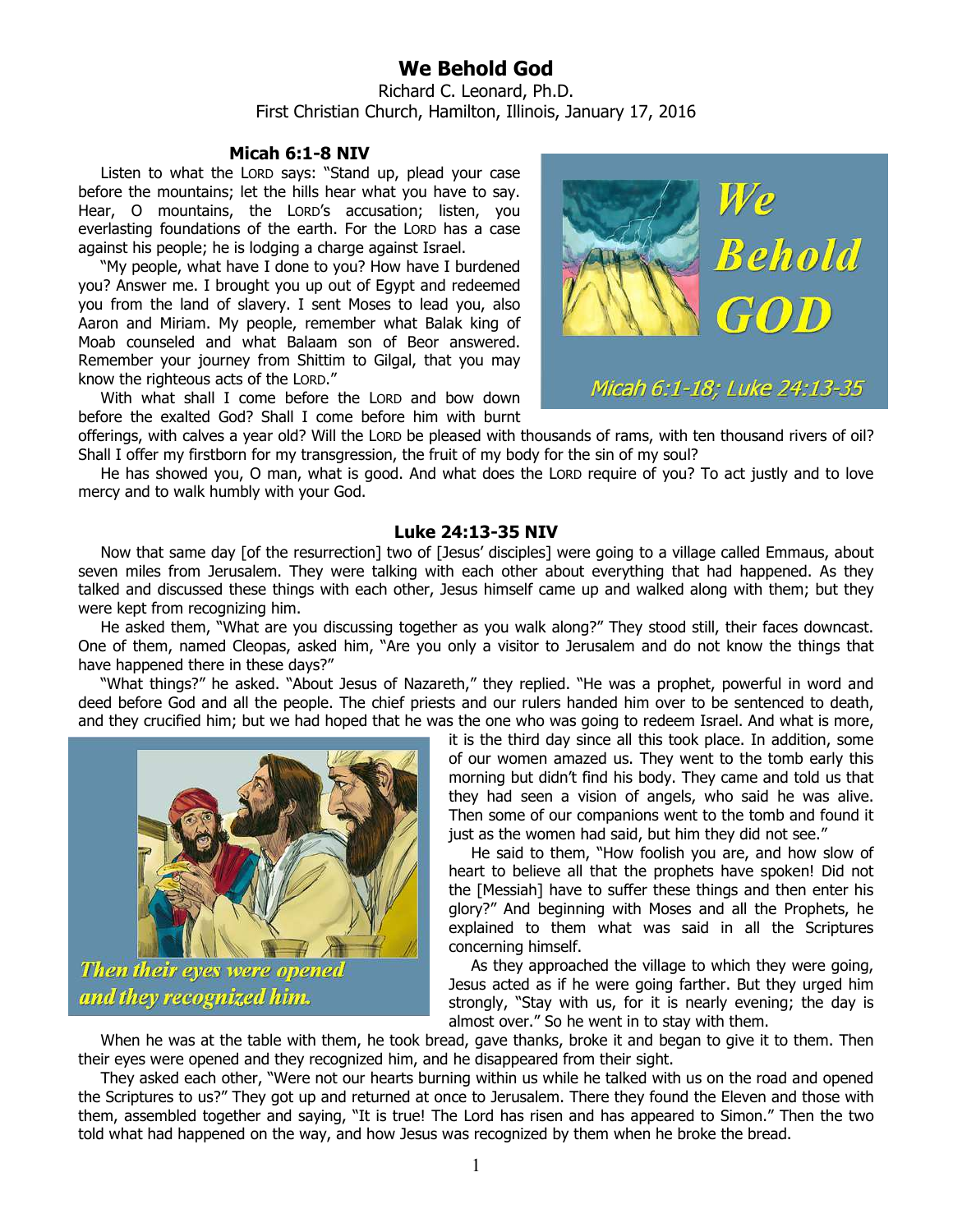"What does the LORD require of you?" That was the question the prophet Micah asked the people of Israel and Judah in the eighth century BC. His question has reverberated through the centuries, and believers are still asking it today. "What does the Lord really want me to do? What does he want his church to do? What are we supposed to be doing together?"

\_\_\_\_\_\_\_\_\_\_\_\_\_\_\_\_\_\_\_\_\_\_\_\_\_\_\_\_\_\_\_\_\_\_

Micah supplied his own answer to the question, of course, an answer based on his understanding of the word of the Lord. For that's what a prophet is, in the Bible: a person who hears a word from the Lord, and then declares that word to the people. So Micah answers, "This is what the Lord requires of his people:  $ki$  'im-'asot mishpat ve'achavat chesed vehatznea' lechet 'im-'elohecha, 'To act justly and to love mercy and to walk humbly with your God.'"

But what do these things mean? To "act justly" means to "do *mishpat*," to act according to God's order of things, especially as set forth in his Word. That part we can understand. We can also understand what it means to "love mercy," as our English translation has it, since Jesus teaches that we need to forgive others so the Lord can forgive us. That doesn't really get at what Micah is saying, because to love *chesed* really means to love God's faithfulness to his covenant with his people, and to reflect that faithfulness back to him by our loyalty. I think we can understand that, too. But what about the third item in Micah's list: "to walk humbly with your God"?

To get at that, we need to look at where Micah is coming from. At the beginning of the passage we read, the Lord is calling on his creation  $-$  the mountains and



'This is what the Lord requires of his people: to act justly and to love mercy and to walk humbly with your God."

hills, the foundations of the earth  $-$  as witness against his people. "For the LORD has a case against his people," he states; "he is lodging a charge against Israel." And the indictment is that Israel hasn't been faithful to God in spite of everything he's done for them, leading them out of slavery in Egypt and bringing them into the land of promise. Instead — and this is the critical point — the people have substituted *false worship* for doing what the Lord really requires of them. Micah describes what the people have chosen to do instead:

With what shall I come before the LORD and bow down before the exalted God? Shall I come before him with burnt offerings, with calves a year old? Will the LORD be pleased with thousands of rams, with ten thousand rivers of oil? Shall I offer my firstborn for my transgression, the fruit of my body for the sin of my soul? (Micah 6:6-7)

The people have carried on their animal sacrifices, and brought their offerings of oil and grain and all the rest, just as the Law of Moses commanded. But those things are no substitute for really walking humbly with God. And what's worse, it looks like the people have done the unthinkable. They've adopted rituals of their pagan neighbors, offering their own children as a sacrifice — a horrible practice condemned in Scripture, but which they've substituted for doing justice and being faithful to their merciful Lord.

So when Micah speaks of "walking humbly with God," he means not only doing justice and mercy but also entering into the true worship of God. It's one thing to engage in the worship of false gods; that's the temptation of people who don't know the true God of creation, and we see plenty of that in our world today. But Christians who believe in the one God, who made heaven and earth, face another temptation — not to worship a false god but to practice the *false worship of the true God.* Walking humbly with God involves worshiping him the way he wants to be worshiped. And that's what we're going to talk about today: worship, specifically what we do when we come together as a church family on the Lord's day.

I realize our Christian life is larger than what we do on one hour on Sunday morning, but let's face it: the church is the only organization that worships the one, true God in his fulness. Other organizations do good things, but they don't worship. Other groups worship, but they don't worship the Lord. Worship is at the heart of the church's life, and we'd better get it right.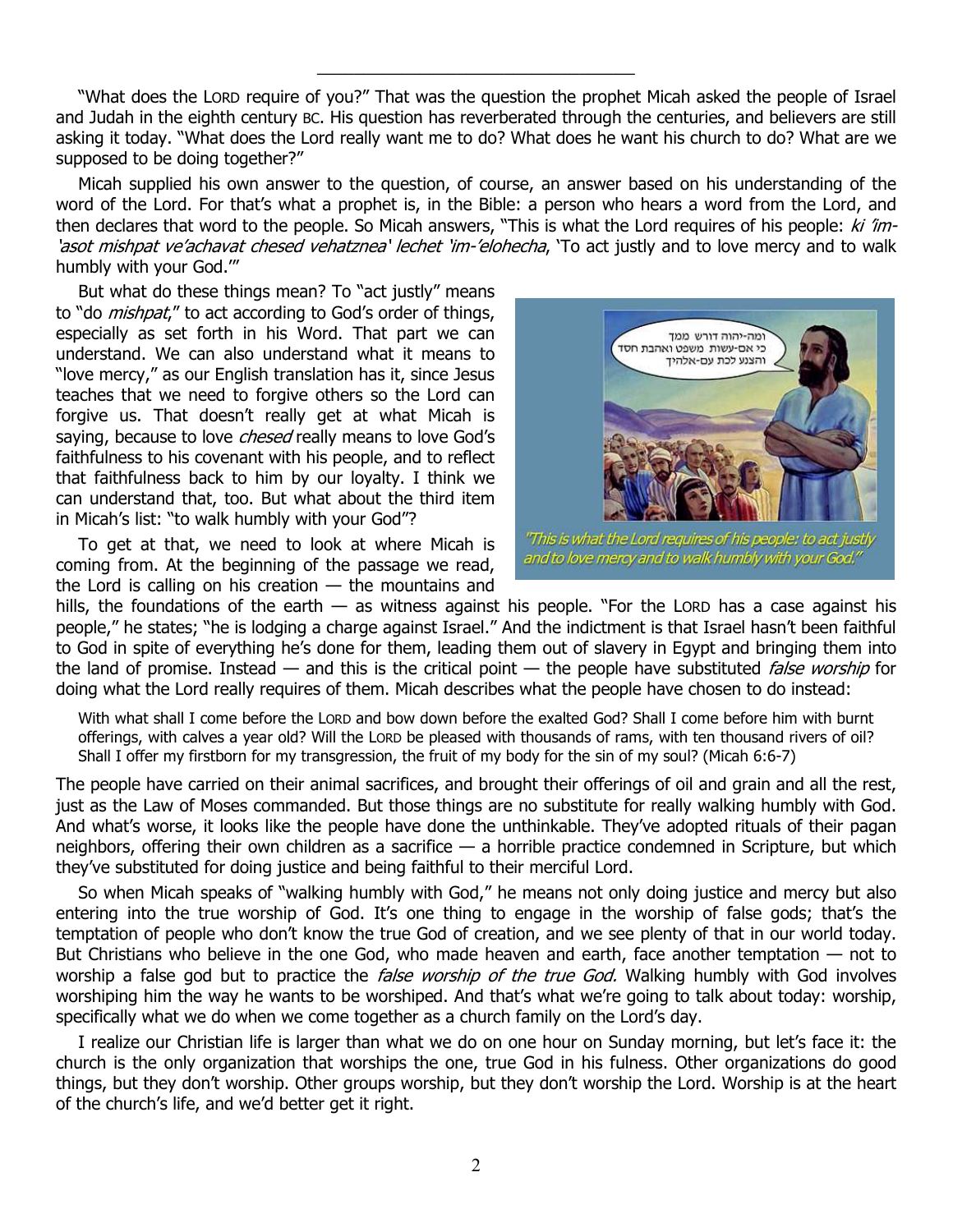In the 1990s I was asked to participate in a seven-volume publishing project called The Complete Library of Christian Worship. I was the Scripture editor for the project, and most of my work went into Volume I, The Biblical Foundations of Christian Worship. After that I was asked to become Dean of the Institute for Worship Studies, which offers a doctoral program in Christian worship through correspondence, with two weeks each



year on campus in Florida. I served in that capacity from 1998 till 2001. During all that time I became impressed with the fact that, through the centuries, Christian worship has followed a particular order and structure. On the basis of my previous doctoral work in the 1960s and 70s, I realized that this historic order of Christian worship is based on biblical models.

So what is this order, and what are its biblical foundations? Briefly, the historic order of Christian worship has four "movements": Entrance, Word, Table, Dismissal. That is, first we enter into the Lord's presence  $-$  or his presence enters into our gathering. Then, once we've met with the Lord, we hear his Word in the teaching of Holy Scripture. Third, in responding to his Word we gather at the Table of the Lord as his family. Finally, having enjoyed

God's presence and been built up by Christian teaching and fellowship, we're sent forth to be the servants of the Lord during the rest of the week. That's the sequence: Entrance, Word, Table, Dismissal.

Where does this sequence, this "order of worship," come from? While doing the work I described earlier, I realized that this pattern of worship actually comes out of a structure that's basic to the Bible: the covenant between the Lord and his people. When you get right down to it, that's really what the Bible is all about: the relationship between the Lord and those he has called to serve him, which in Scripture is called the covenant. In granting this covenant, the Lord adopted a model that was current in the ancient world, a treaty between a "great king" or emperor, and the client kings or "vassals" who ruled under him. In such a treaty, each party has his obligations; the "great king" promises to protect and

**Four "Movements" of Worship** • Entrance: God Is Present . Word: Teaching the Scriptures · Table: Holy Communion · Dismissal: Sending Forth

defend his servant kings, while they in turn promise to be loyal to him and not ally themselves with any other ruler. And the treaty has a certain structure: the "great king" identifies himself, then he states the obligations he expects from his servants, then there's a ceremony to seal the agreement. A major source for this pattern appeared in 1931, in a book by Viktor Korošec entitled Hethitische Staatsverträge. Ein Beitrag zu ihrer



juristischen Wertung. Biblical scholars soon realized that this treaty structure was the same pattern the Lord used in making his covenant with Israel, and since I did my doctoral work in this area I came to realize that it follows that same order we find in historic Christian worship.

Let's look at one major biblical example of this structure, the covenant on Mount Sinai recorded in Exodus 20-24. First the Lord announces who he is, and what he has done for his people: "I am the LORD your God, who brought you out of the land of Egypt, out of the house of bondage." That's the Entrance, in our fourfold sequence. Then the Lord lays out the requirements his servants need to keep to maintain their side of the treaty: "You shall have no other gods before me," and all the other stipulations of what we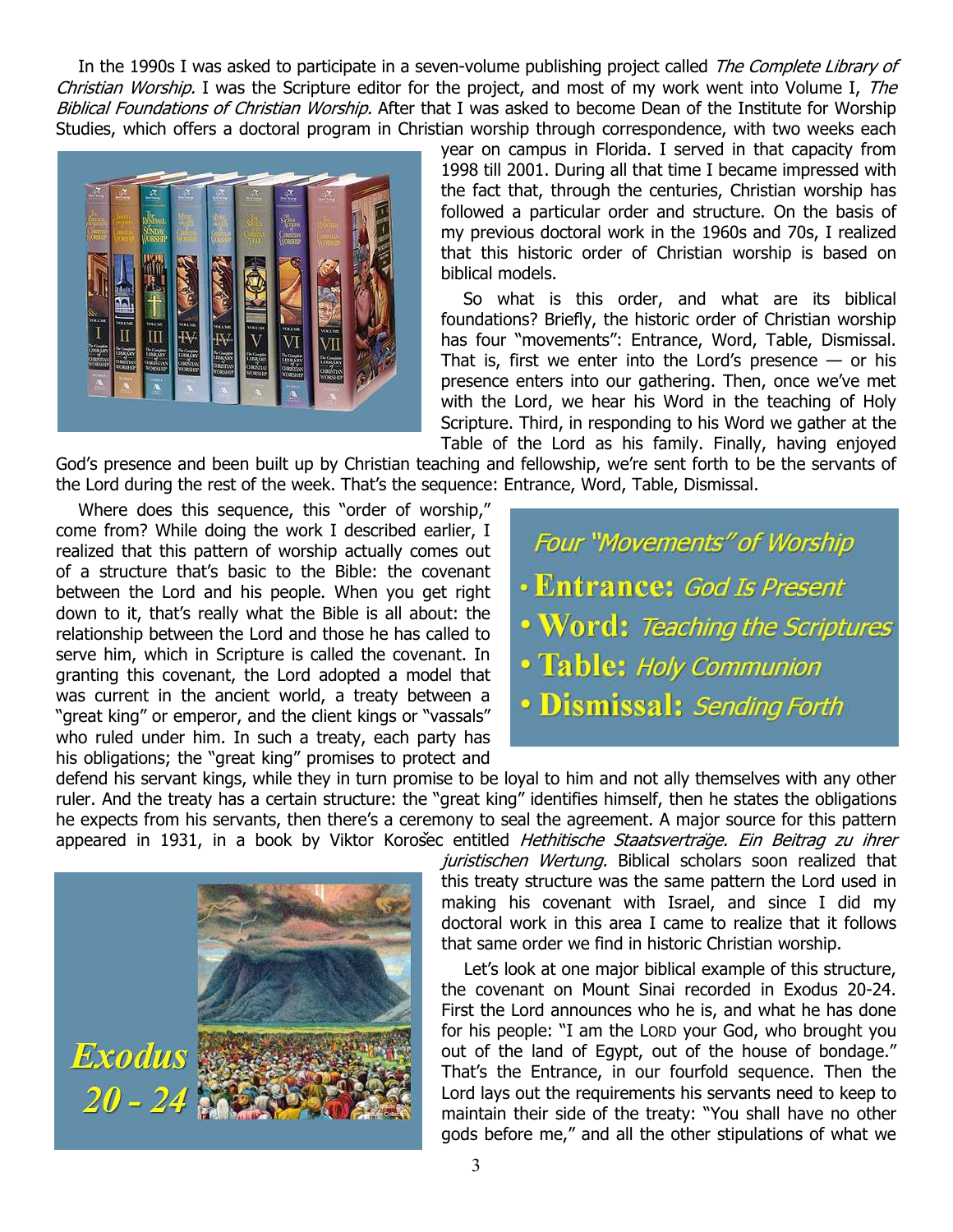now call the Ten Commandments. That's the Word, in our worship sequence. The working out of the Word continues through chapter 23, and then in chapter 24 we come to the sealing of the treaty. Moses reads the "book of the covenant" to the people and makes a blood covenant with them to obey it. Then the elders of Israel go up on the mountain, where they share a meal in the Lord's presence; as Exodus says, "they beheld God, and ate and drank" (Exodus 24:11). That's the Table, the third movement in our fourfold structure. Moses then dismisses the elders, in order to go further up the mountain.

We find the same pattern in the Gospel lesson we read from Luke 24. First, the risen Jesus appears to his two disciples, though in their grief they don't recognize him. As he walks with them he teaches them from the Scriptures, explaining that the Messiah had to suffer for God's plan to be fulfilled. Coming to an inn the disciples share a meal with their companion, and as he breaks the bread their eyes are opened and they know he is Jesus. At that point he vanishes, and the disciples go forth with the joyful news that they have seen the risen Lord. Entrance, Word, Table, Dismissal — the fourfold pattern of Christian worship is here. We find that same pattern in the earliest record of a Christian worship service, in a second-century document known as the *Didache*.

What are we doing when we gather for worship? If these biblical and historical examples are our guide, we must realize that when we gather for worship we're celebrating our covenant with the Lord. We don't come just to sit and listen to a performance, or be entertained. We come to *meet with God:* to listen to his instructive Word of faithfulness to us, and to respond

- · Worship isn't a performance; it's a meeting with the Lord.
- · Worship is a covenant (treaty) between our Great King and us, His servants.
- A King doesn't make a treaty with peons but with other "kings" - important people made in His image.



with our own pledge of renewed faithfulness to him. We enter his presence, we listen to his instruction from his "book of the covenant," we gather at his table to seal our agreement, and we go forth as his witnesses. I am so glad that this congregation is one that observes Holy Communion at each gathering. Jesus said, "This is my blood of the new covenant." Without the Table of the Lord, something would be lacking in the fourfold sequence of our worship, and our celebration of the treaty God has made with us would be incomplete.

By the way, understanding that our worship is a covenant, like the treaty of a "great king," says something about *who we are!* A king doesn't make a treaty with peons, with powerless peasants. A king makes a treaty with other kings. When we gather to

worship we need to remember that we don't come as worthless worms; we come as people whom the Creator of all things deems worthy to enter into mutual agreement with him — people made in his own image, capable of carrying out his mission. As Peter writes, God has granted us great promises and commissioned us with a serious responsibility, and in so doing has made us "partakers of the divine nature" (2 Peter 1:4). If you came here today feeling put down, insignificant, a "nobody" in this world, then take this to heart: a king only makes a treaty with other kings, and if God, through his Son Jesus, has entered into an agreement with you that's because you have something important to contribute to his plan and purpose in this world.

We've discussed the biblical foundations of worship, in the fourfold sequence: Entrance, Word, Table, Dismissal. Now I want to turn specifically to the place of music in worship. And let me say, first of all, that I believe music in the church should be different from the kind of music we hear elsewhere. The message of the gospel is different from the message we get from our cultural environment, and the way we sing about the gospel should be different too. Psalm 150:4 says, "Praise him with timbrel and dance; praise him with strings and pipe!" so I guess drums and guitars are okay along with the pipe organ; but we hear drums and guitars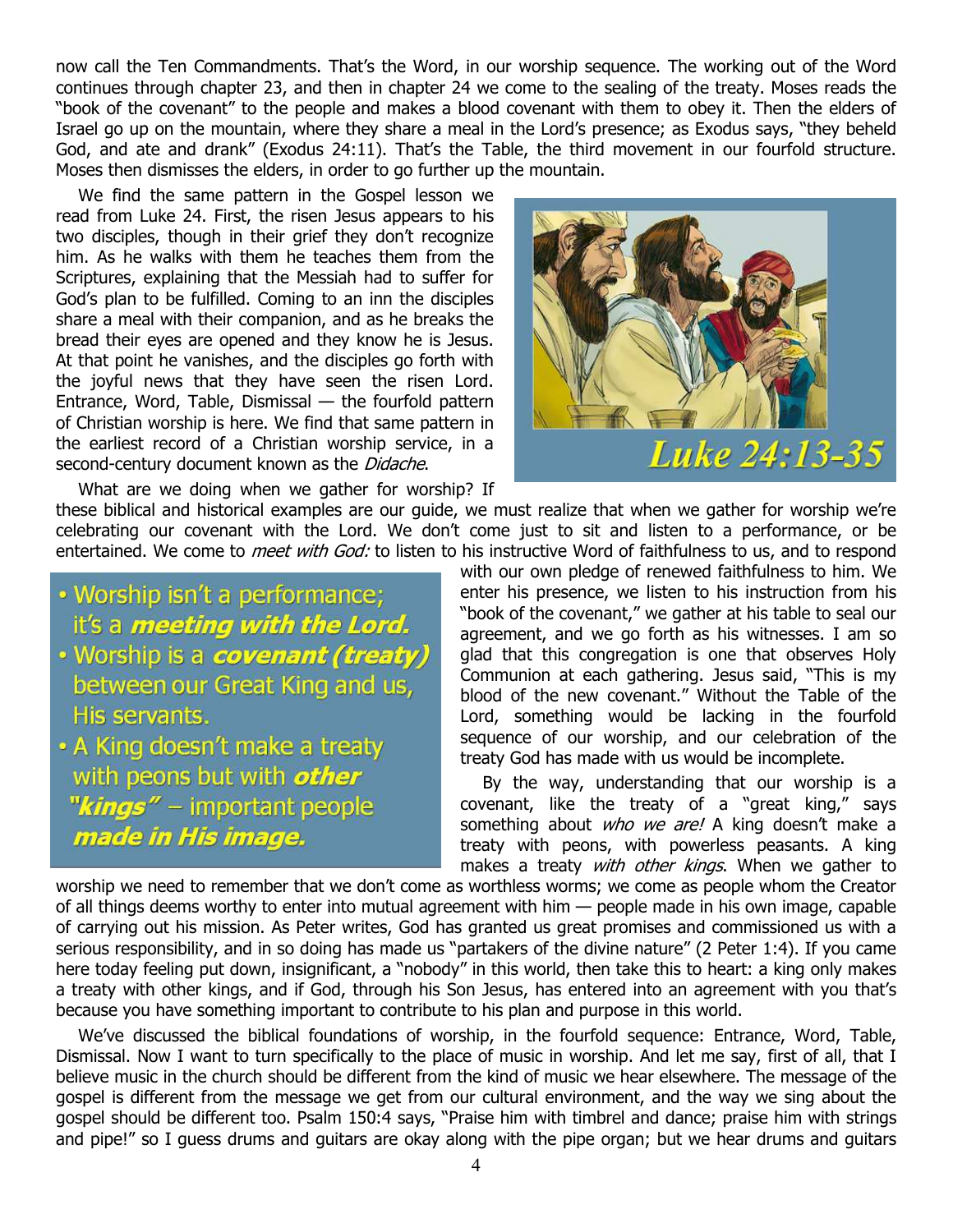everywhere else, while we only hear the organ in church. So I tend to favor the pipe organ to accompany our singing. But I digress.

The role of music in the worship of the Lord was established when King David had the ark of the Lord brought up to Jerusalem, and appointed Asaph and his fellow Levites to minister continually in the sanctuary with both singing and instruments. We read about this in 1 Chronicles 16, and it was the beginning of what we know today as the Book of Psalms — music that was to accompany the worship of God's people. The Psalms have continued as the foundation of Christian music down to the present day.

But over the centuries other music has been created, and most of the songs we sing today in Protestant worship are less than 200 years old. I'm speaking of both the words and the music, although some of the finest hymns we sing are actually musical settings of the Psalms in verse. For example, "Joy to the World" is Psalm 98, "O God, Our Help in Ages Past" is Psalm 90, "Praise, My Soul, the King of Heaven" is Psalm 103, and "All People that on Earth Do Dwell" is Psalm 100. We regularly read a responsive Psalm as we begin our worship, but it's also good to sing the Psalms from time to time. There are several ways to do this, but that's a big subject I don't have time to explore today because I want, instead, to discuss how the songs we sing fit into the fourfold sequence of worship I have described.

Music for Christian worship needs to be selected carefully, because not all songs are the same. Some are appropriate for one place in the sequence of worship; others are appropriate for another place. So we shouldn't just sing whatever we want to just because it's familiar, or it's one of our favorites. We have to ask, "Where does this song belong in the flow of worship? — starting with our Entrance into God's presence, our hearing of his Word, our gathering at his Table, our invitation to serve him as we're Dismissed to go forth.

To begin with, not all the songs in our hymnal are hymns. A hymn, properly speaking, is a song that addresses the Lord in praise, or speaks of the majesty Where does a song belong in the flow of worship? -- Entrance?  $-Word?$  $-$  Table? -- Dismissal?

and power of God, or invites the praise of God. But many of our favorites are not like this; instead, they speak of our personal devotion to the Lord, or *how we feel* about what Jesus has done for us; or they address other people with a call to Christian living and commitment. Songs like this are what hymnologists call "devotional lyrics," but they're not really hymns. The question is, what are the words to the song talking about? Are they

## **Hymns:**

- · Speak directly to the Lord in praise
- · Tell of His majesty and power
- · Invite people into God's presence to worship Him

talking about *the Lord*, or directly to him in praise, or are they talking about  $me$  and how much faith I have? I will give examples of both types.

 First, the hymns properly speaking, in addition to some of the Psalm-hymns I've already mentioned. "Praise to the Lord, the Almighty," "All Hail the Power of Jesus' Name," Holy, Holy, Holy," "Now Thank We All Our God," Praise Him, Praise Him," "Rejoice, the Lord Is King," "Majesty, Worship His Majesty," "Come, Thou Almighty King," "We Will Glorify the King of Kings," "To God Be the Glory"  $-$  these are hymns that address praise to the Lord, or speak of his greatness and power.

Then there are hymns that invite the praise of the Lord, like "Come, Christians, Join to Sing," "We Gather Together," "Come, We that Love the Lord." These are examples of songs that fit the first movement of worship, the Entrance, as we assemble in the Lord's presence.

Our hymnal, however, is not very rich in hymns like this. But it's filled with devotional lyrics: songs that talk about us, and our Christian experience, or exalt some aspect of God's activity that affects us, or urge other people to get serious with God. For example, "Amazing grace, how sweet the sound, that saved a wretch like me," "Take time to be holy, speak oft with thy Lord," "I come to the garden alone, while the dew is still on the